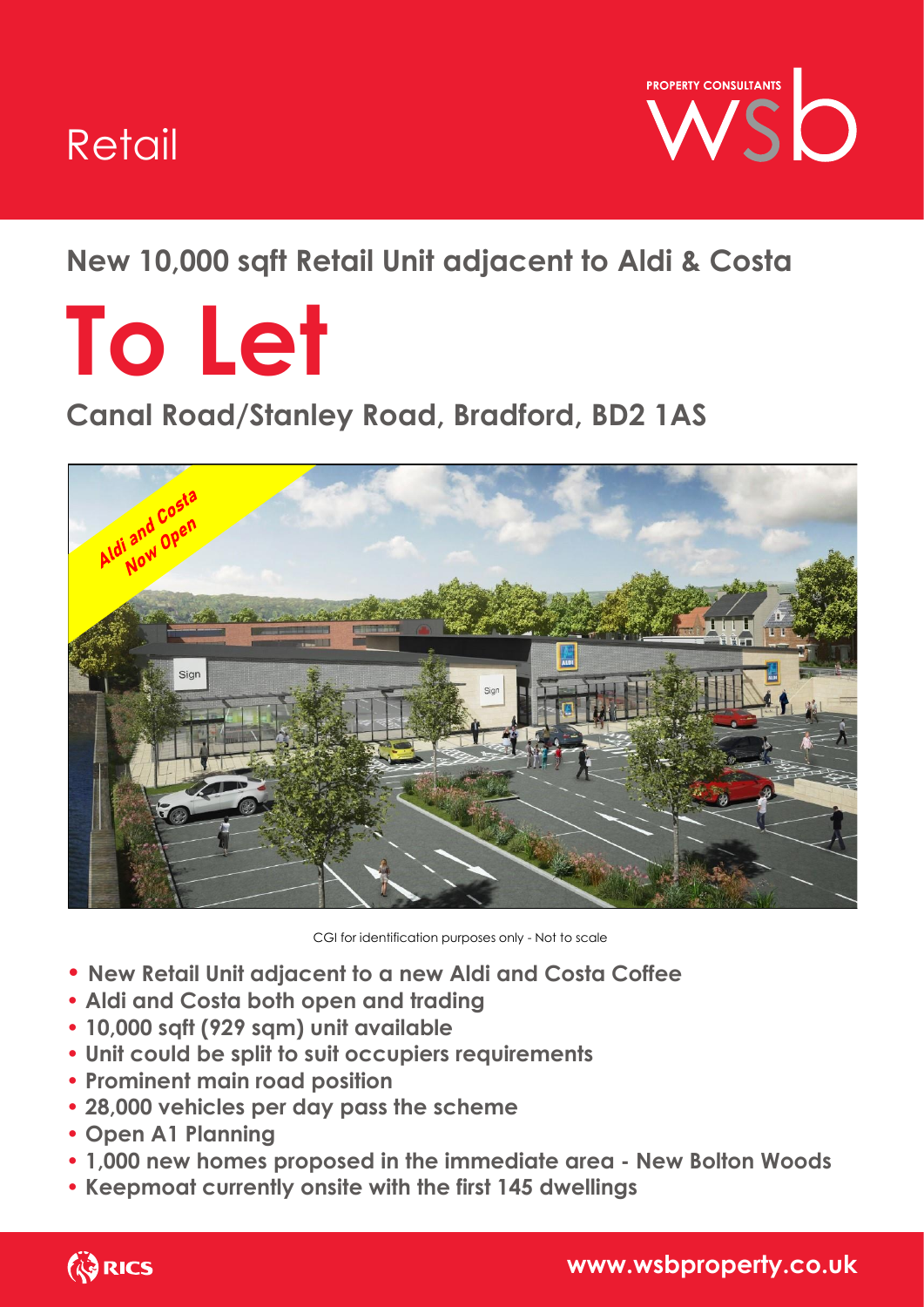

Indicative scheme drawing above

#### **Location**

The scheme occupies a prominent corner position at the busy junction of Canal Road/Stanley Road approximately 2 miles north of Bradford and approximately 2.5 miles from Shipley.

#### **Description**

A new retail unit/s to be constructed adjacent to the recently opened Aldi and Costa Coffee as seen on the indicative scheme layout drawing above.

#### **Accommodation**

The proposed unit extends to 929 sqm (10,000 sqft) GIA, which can be split dependant on individual retail requirements. We could provide units from 1,500 sqft to 5,000 sqft (further details upon request).

#### **Services**

We understand that all mains services will be made available to the Unit.

#### **Specification**

A detailed specification will be made available to interested parties in due course.

#### **Tenure**

Our Client's preference would be to secure an appropriate "pre-let" of the subject unit. A minimum of a new 10 year lease will be available on an effective full repairing and insuring basis incorporating 5 yearly upward only rent reviews.

#### **Rates**

To be assessed following construction.

#### **Planning**

The proposed unit benefits from an open A1 Retail consent. Planning approved in 2015 – Application number - 14/04817/MAF.

#### **Price/Rental**

Upon application.

#### **Service Charge**

A minimum Service Charge will be levied to cover the maintenance and upkeep of common areas - Further details available upon request.

#### **VAT**

All prices quoted are exclusive of VAT which is payable at the prevailing rate.

#### **Legal Costs**

Each party to be responsible for their own legal, professional and surveyor's costs involved in the transaction.

#### **Viewing**

WSB Property Consultants LLP Contact: Adam Mobley Telephone: 07587 133540 Email: amobley@wsbproperty.co.uk Subject to Contract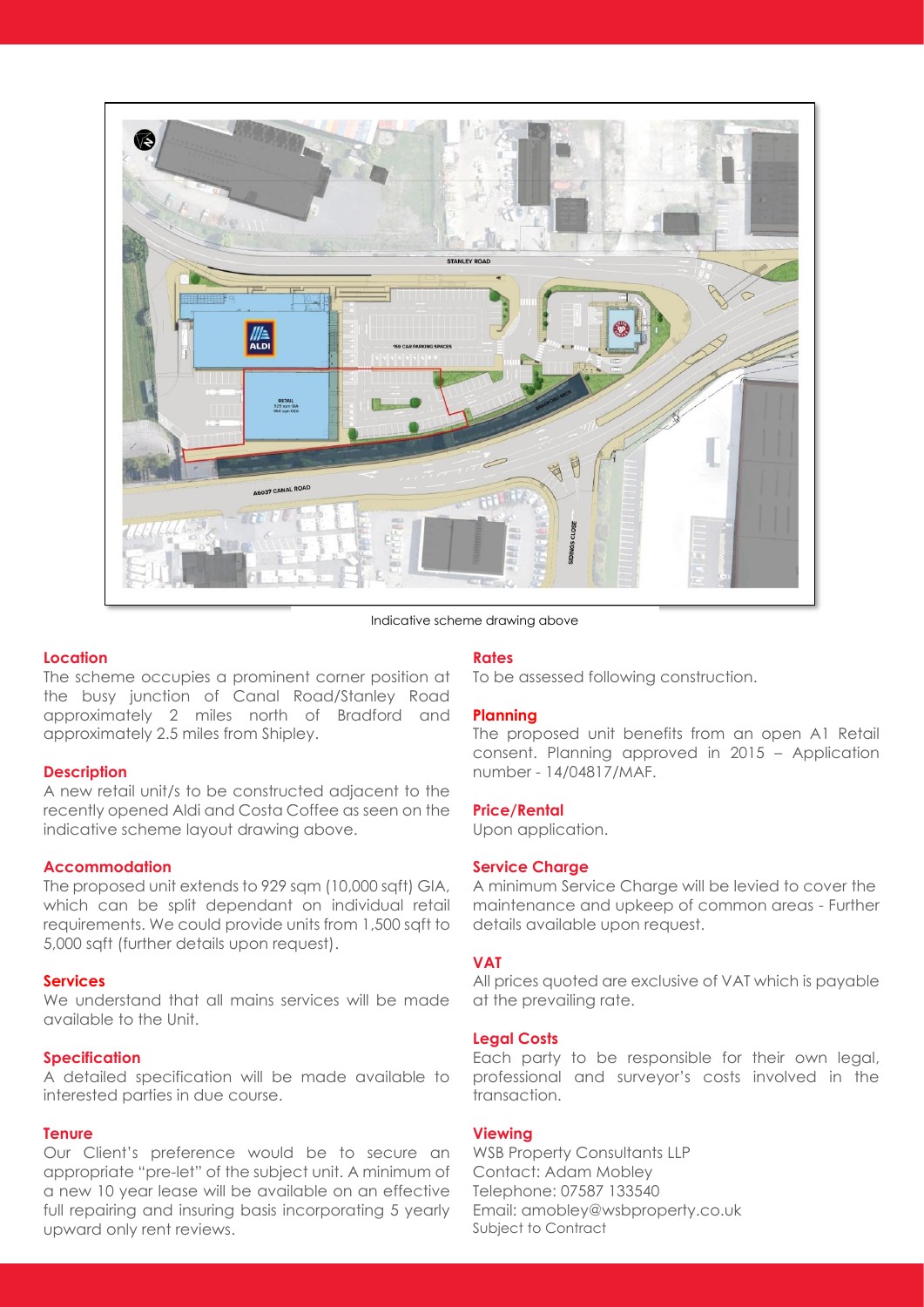

Indicative layout of the subject unit above



Indicative split of the subject unit above